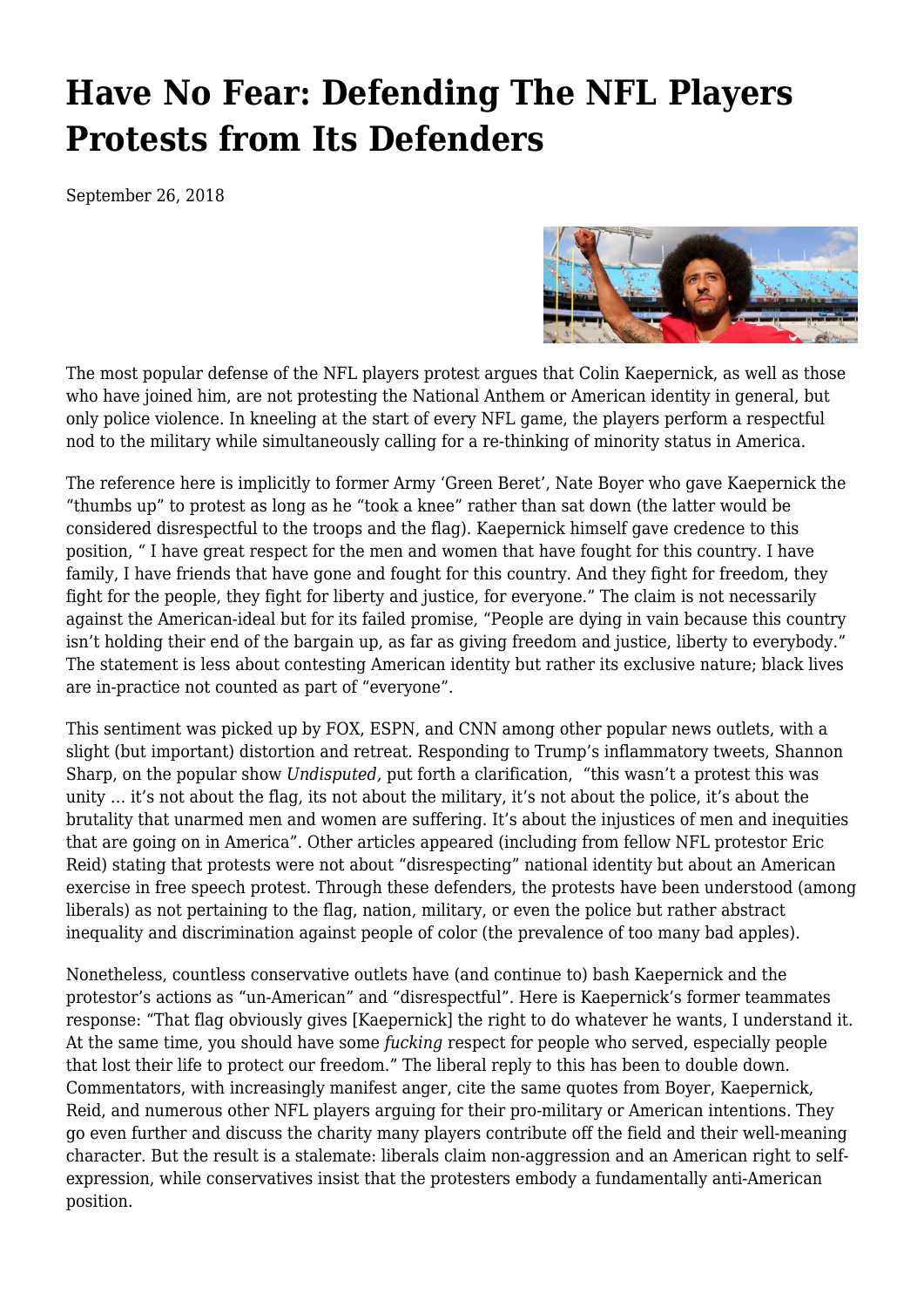But what if stalemate exists because conservatives, in a particular sense, have hit upon something true? What if the Right is correct: The NFL player protests constitutes a critique not only of police violence but of the "flag" and American National identity as such? In other words, movements against police brutality and for black lives, make palpable the false universality of American identity and thus constitute a threat to it in all manifestations (military, flag, identity, and so on). Regardless of what some conscious "justifications" of the protest claim, then, The NFL players are protesting what it means to be American. Directly stated, since (1) American identity is constituted through a repression of blackness (through a devaluation and Other-ing of black lives), and (2) the NFL players protest not only makes visible this devaluation, but calls for a reevaluation of values; then (3) the protest necessarily imply a re-definition of Americanism. This is not to suggest that Kaepernick is protesting individual troops (nor should he) or "hates Americans" but that he is indeed protesting something fundamental about American identity. In protesting police violence and American racism, players inherently to do more then put forth particular demands (i.e. to not be killed by police). That is, since American identity is predicated upon this oppression, to challenge said oppression, is to challenge what America itself stands for.

In this sense, the intense counter-reactions to the protests are appropriate. Acts ranging from fans burning Jerseys, the NFL blacklisting Kaepernick, all the way to the intervention of the president are not "over-reactions" but attest to the radically universal nature of Kaepernick's simple (particular) demand. The key then, is not to "defend" or qualify Kaepernick and the NFL protest, but to refuse to back-down form their radical (American re-defining) implications.

This brings us to a final point and the most recent development: Kaepernick's decision to partake in an advertisement contract with Nike. The collaboration first began with Kaepernick tweeting the Nike logo below the quote "Believe in something, even if it means sacrificing everything" and was followed by a televised commercial featuring kids in Nike gear overcoming obstacles. The latter twominute ad concludes with a proclamation, "don't ask if your dreams are crazy, ask if they are crazy enough". Within the first week of the ad's public release Nike generated an estimated [\\$42 million](https://www.nytimes.com/2018/09/04/sports/nike-colin-kaepernick.html) [dollars](https://www.nytimes.com/2018/09/04/sports/nike-colin-kaepernick.html) in publicity. Its online sales jumped [27 percent](https://www.huffingtonpost.com/entry/nike-online-sales-soar-in-wake-of-kaepernick-ad-campaign_us_5b92f887e4b0511db3e24df2) in three days.

Although all this may seem tangential to the NFL protest, the case of Kaepernick himself teaches us otherwise. Consider Colin Kaepernick and Eric Reid's current NFL status: unemployed. Now consider Nike's notorious history of labor rights violations as well as numerous racial and sexual discrimination charges. The simply fact is, labor discrimination is instrumental in crushing political dissent. Corporations like Nike have a storied history of suppressing protest like Kaepernick's. Nike has a vested interest in maintaining an American identity that excludes (predominantly people of color) domestic and foreign workers; it is tied to the same (white supremacists) American identity that NFL players protest.

So what does this mean? As a recent article in the *Guardian* noted, this is not to say that Kaepernick has "sold out", or is politically "insincere", or to detract from his incredible courage in any way. It is rather to argue that to stick to the radical dimension of the NFL player's protest itself, players will have to link up with other forms of struggle.

Kaepernick boldly rejected showing "pride in a flag for a country that oppress black people and people of color". This rejection implies nothing short of a redefinition of American values and identity; yet, maintaining fidelity to this implication means seeing the ways in which capitalist labor relations and things like gender discrimination not only constitute American identity but are instrumental in the Other-ing of blackness.

In the most practical terms this means aligning with NFL players who don't take a knee during the Anthem but jog, sit, stretch, and "worse". Even further players must also form alliances with the